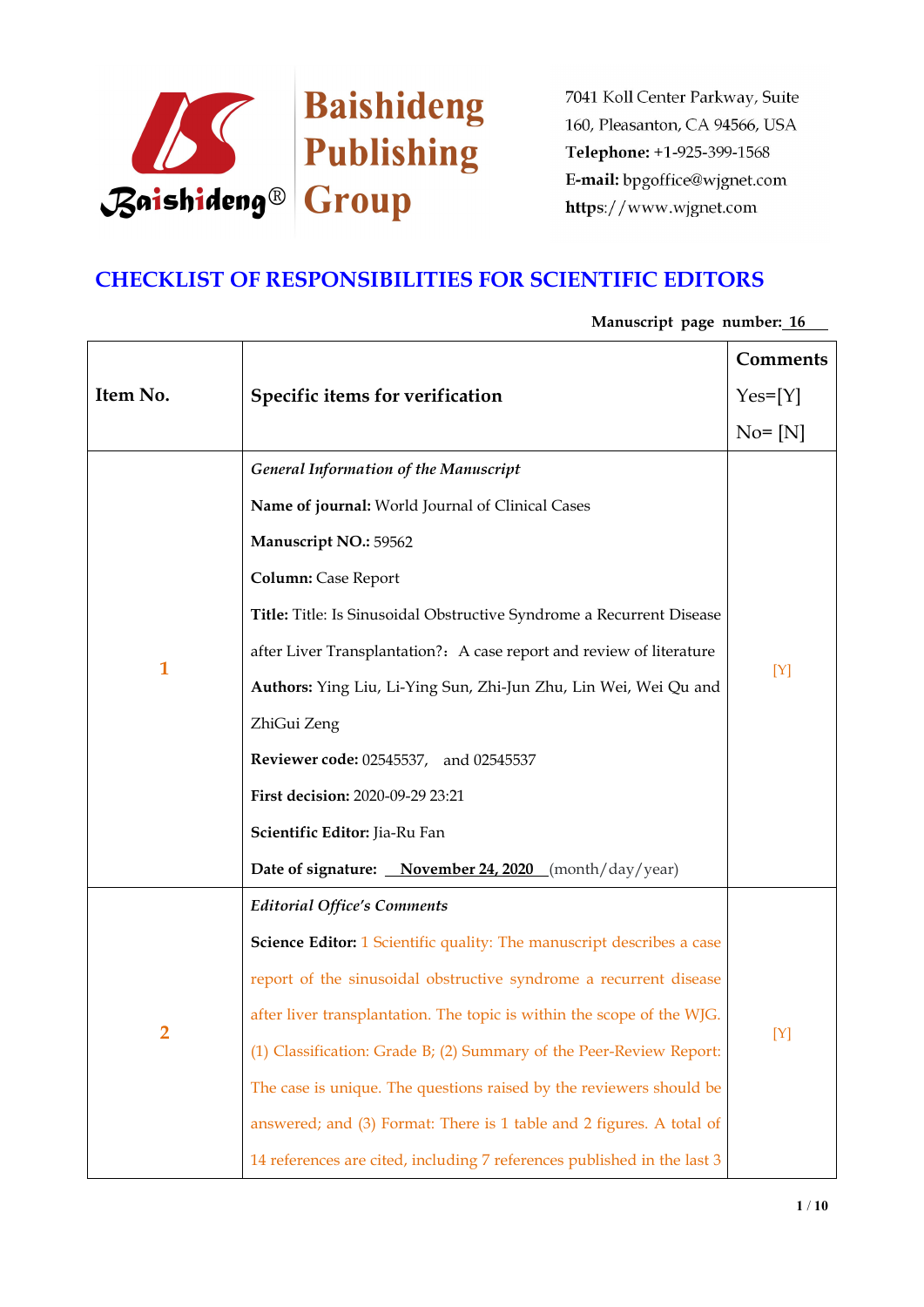

# Baishideng

7041 Koll Center Parkway, Suite 160, Pleasanton, CA 94566, USA Telephone: +1-925-399-1568 E-mail: bpgoffice@wjgnet.com https://www.wjgnet.com

years. There are no self-citations. 2 Language evaluation: Classification: Grade B A language editing certificate issued by MedE was provided. 3 Academic norms and rules: The authors provided the written informed consent. No academic misconduct was found in the CrossCheck detection and Bing search. 4 Supplementary comments: This is an unsolicited manuscript. The study was supported by Beijing Municipal Science & Technology Commission. The topic has not previously been published in the WJG. 5 Issues raised: (1) The "Author Contributions" section is missing. Please provide the author contributions; (2) The authors did not provide the approved grant application form(s). Please upload the approved grant application form(s) or funding agency copy of any approval document(s); (3) The authors did not provide original pictures. Please provide the original figure documents. Please prepare and arrange the figures using PowerPoint to ensure that all graphs or arrows or text portions can be reprocessed by the editor; (4) PMID and DOI numbers are missing in the reference list. Please provide the PubMed numbers and DOI citation numbers to the reference list and list all authors of the references. Please revise throughout. 6 Re-Review: Required. 7 Recommendation: Conditional acceptance. **Editorial Office Director:** I have checked the comments written by the science editor. **Company Editor-in-Chief:** I recommend the manuscript to be published in the World Journal of Clinical Cases.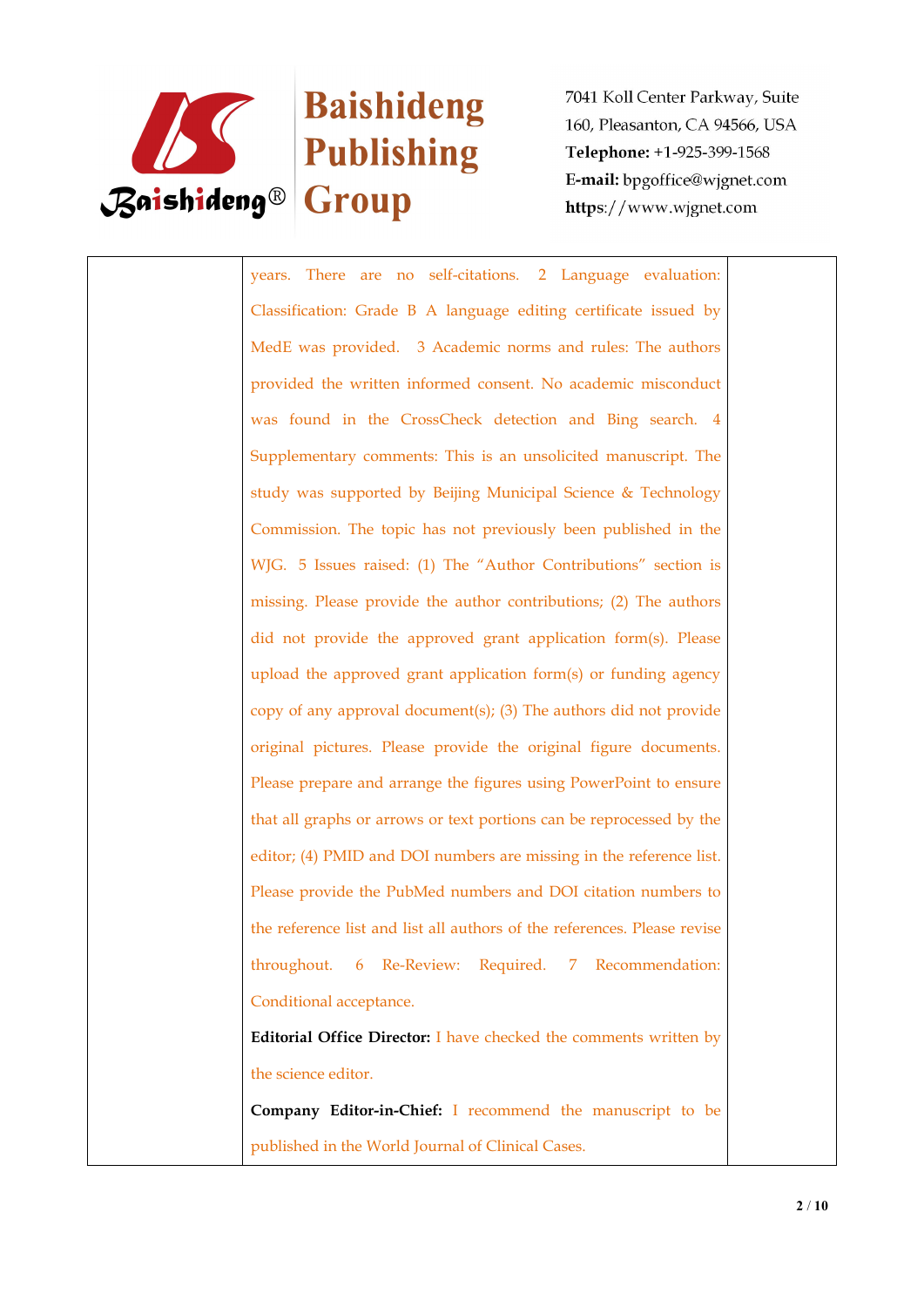

| 3                | The fixed headings are copied.                                            | [Y] |
|------------------|---------------------------------------------------------------------------|-----|
|                  | The title concisely summarizes the main topic of the study and is         |     |
|                  | not too long (no more than 18 words). Words such as 'exploration',        |     |
| $\boldsymbol{4}$ | 'research', 'analysis', 'observation', and 'investigation' are avoided.   | [Y] |
|                  | The title does not start with 'The' and does not include any Arabic       |     |
|                  | numbers or uncommon abbreviations.                                        |     |
| 5                | A short running title is provided (no more than 6 words).                 | [Y] |
|                  | The authors' full family (sur)names and full/abbreviated first            |     |
| 6                | names are listed on the title page and are consistent with those          | [Y] |
|                  | listed in the signed BPG Copyright License Agreement form.                |     |
|                  | The 'Author contributions' passage<br>describes the specific              |     |
|                  | contribution(s) made by each author. The author's names are listed        |     |
|                  | in the following format: full family (sur)name followed by                |     |
|                  | abbreviated first and middles names.                                      |     |
|                  | e.g., "Wang CL and Liang L contributed equally to this work; Wang         |     |
| 7                | CL, Liang L, Fu JF, Zou CC, Hong F and Wu XM designed the                 | [Y] |
|                  | research study; Wang CL, Zou CC, Hong F and Wu XM performed               |     |
|                  | the research; Xue JZ and Lu JR contributed new reagents and               |     |
|                  | analytic tools; Wang CL, Liang L and Fu JF analyzed the data; and         |     |
|                  | Wang CL, Liang L and Fu JF wrote the manuscript. All authors              |     |
|                  | have read and approve the final manuscript."                              |     |
|                  | The 'Supported by' statement describes the source(s) of financial         |     |
|                  | support and includes the corresponding identification number(s)           | [Y] |
|                  | and program $ID(s)$ if available, and contains no spelling errors.        |     |
|                  | The 'Corresponding author' passage provides the corresponding             |     |
|                  | author's full first and family (sur)names, abbreviated title $(e.g., MD,$ |     |
| 9                | PhD), affiliated institute's name and complete postal address             | [Y] |
|                  | (including zip code) and e-mail (written in all lowercase), and           |     |
|                  | contains no spelling errors.                                              |     |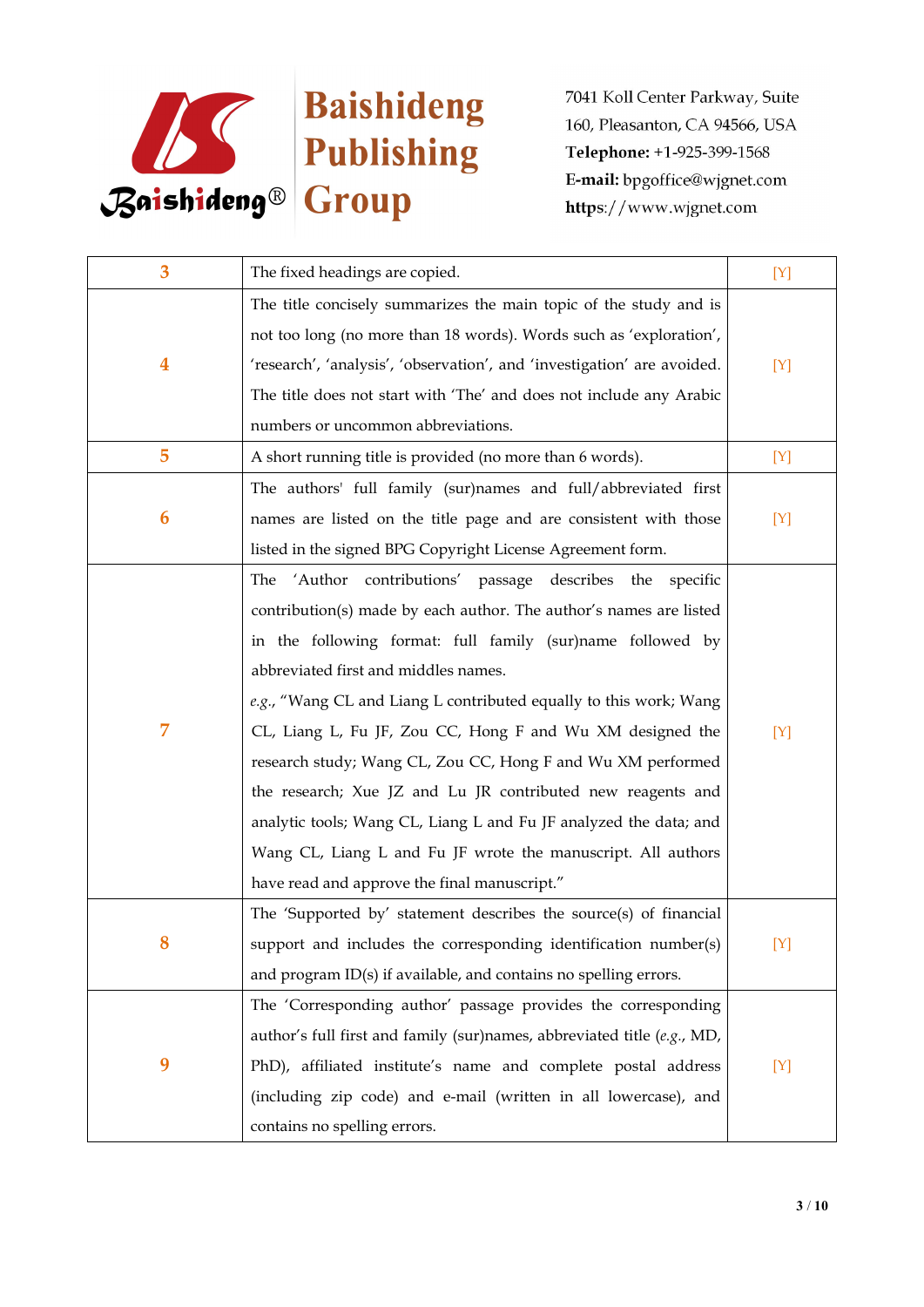

| 10 | The Manuscript Tracking information (i.e., Received, Peer review        |     |
|----|-------------------------------------------------------------------------|-----|
|    | started, First decision, Revised, Accepted, Article in press, and       | [Y] |
|    | Published online) are provided along with the corresponding editor      |     |
|    | and date for each item, and contain no spelling errors.                 |     |
|    | The Abstract section is formatted according to the article-specific     |     |
|    | style (structured vs unstructured) and word count thresholds, as        |     |
|    | follows:                                                                |     |
|    | Commentary, Frontier, Diagnostic Advances, Medical Ethics,              |     |
|    | Minireview, Review, Therapeutics Advances, and Topic Highlight:         |     |
|    | Non-structured abstract that is no less than 200 words.                 |     |
| 11 | Field of Vision, Case Report and Letter to the Editor:                  | [Y] |
|    | Non-structured abstract that is no less than 150 words.                 |     |
|    | Research articles: Structured abstract with subsections for AIM (no     |     |
|    | more than 20 words); METHODS (no less than 80 words); RESULTS           |     |
|    | (no less than 120 words); and CONCLUSION (no more than 26               |     |
|    | words).                                                                 |     |
|    | The 'Key words' list provides 5-10 keywords that reflect the main       |     |
| 12 | content of the study. The first letter of each keyword is capitalized,  | [Y] |
|    | and each keyword is separated by a semicolon.                           |     |
|    | The "citation" contains authors' names and manuscript title. The        |     |
|    | name of the first author should be typed in bold letters; the family    |     |
|    | (sur) name of all authors should be typed with the first letter         |     |
|    | capitalized, followed by their abbreviated first and middle initials.   |     |
| 13 | For example, an article by Jae Moon Yoon, Ki Young Son, Chun Sick       | [Y] |
|    | Eom, Daniel Durrance, Sang Min Park will be written as Yoon JM,         |     |
|    | Son KY, Eom CS, Durrance D, Park SM. Pre-existing diabetes              |     |
|    | mellitus increases the risk of gastric cancer: A meta-analysis. World J |     |
|    | Gastroenterol 2019; In press                                            |     |
|    | The 'Core tip' provides a summary (less than 100 words) of the          |     |
| 14 | study that outlines the most innovative and important arguments         | [Y] |
|    |                                                                         |     |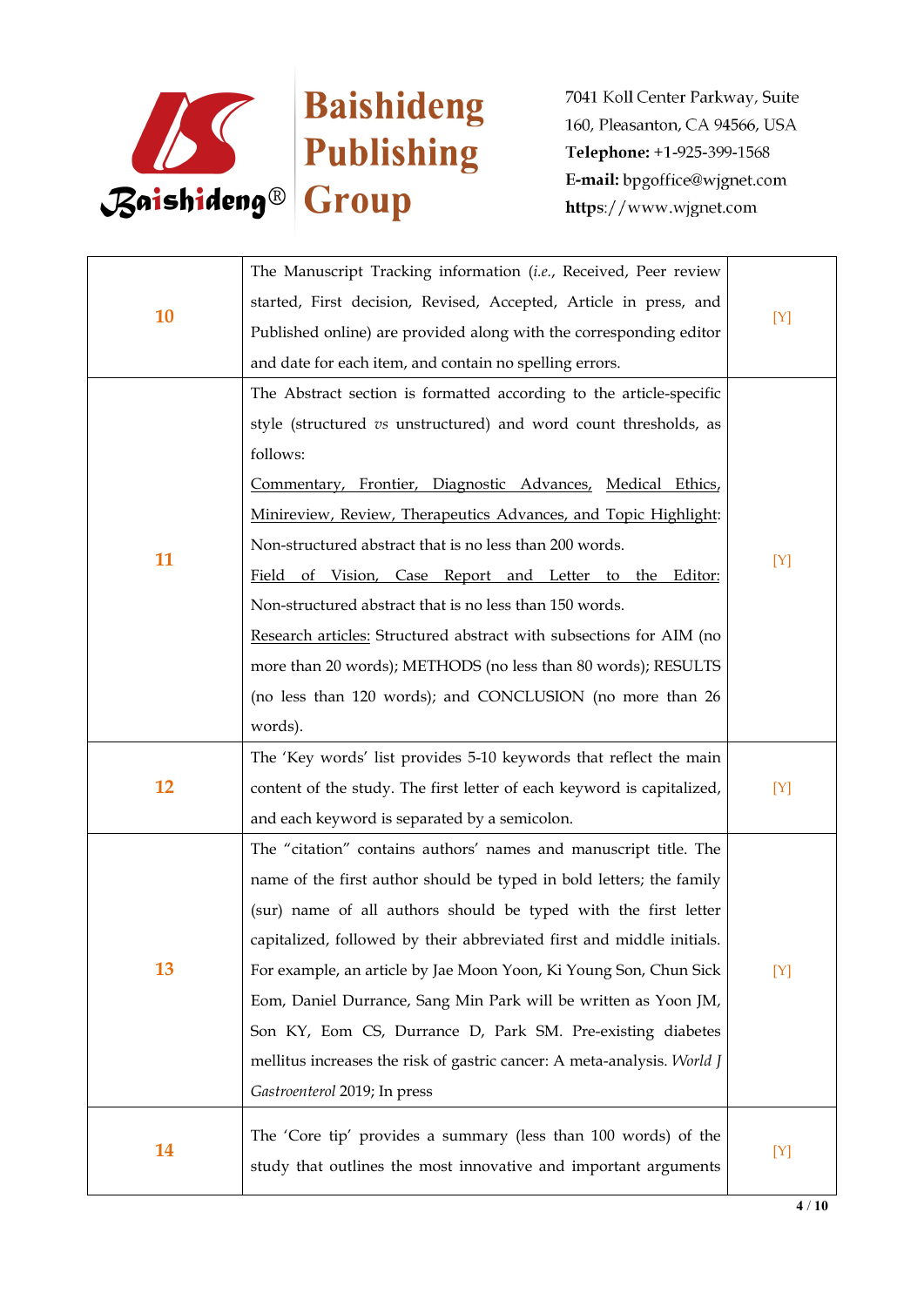

|           | and core contents of the paper and will serve to effectively attract<br>readers.          |     |  |
|-----------|-------------------------------------------------------------------------------------------|-----|--|
|           | The 'INTRODUCTION' section clearly describes the relevant                                 |     |  |
|           | background information for the study. Only the most relevant and                          |     |  |
|           | current (within the past 5 years) literature is cited, with the                           |     |  |
|           | exception of rare instances of seminal literature citations. All                          |     |  |
|           | technical terms and/or abbreviations are explained and/or defined,                        |     |  |
|           | with the full name of abbreviations given upon first appearance in                        |     |  |
| 15        | the text and the abbreviation presented in parentheses [i.e.,                             | [Y] |  |
|           | "computed tomography (CT)"]. First-person pronouns (e.g., T,                              |     |  |
|           | 'we') are used appropriately to clearly indicate the work performed                       |     |  |
|           | by the author(s). When weaknesses of previous studies are                                 |     |  |
|           | described in the text to highlight the innovations related to the                         |     |  |
|           | current study, the information is presented carefully.                                    |     |  |
|           | The 'MATERIALS AND METHODS' section clearly and accurately                                |     |  |
|           | describes all materials and methods used to obtain the data                               |     |  |
| <b>16</b> | presented in the article and is adequate for a reader to repeat the                       | [N] |  |
|           | study.                                                                                    |     |  |
|           | The 'RESULTS' section concisely describes the observational and                           |     |  |
|           | experimental results. Representative data and data that have                              |     |  |
|           | scientific significance are emphasized. Data is presented in either                       |     |  |
| 17        | the text, a table or figure (i.e., chart, diagram, graph or image), but is                | [N] |  |
|           | not repeated among each. Information presented in the tables and                          |     |  |
|           | figures clearly describes the trends, meaning, and inferences.                            |     |  |
|           | Results described in textual form are accurate, concise and clear.                        |     |  |
|           | Statistical symbols are accurate. Statistical significance is expressed                   |     |  |
| 18        | as ${}^{a}P$ < 0.05, ${}^{b}P$ < 0.01 (P > 0.05 usually does not need to be denoted).     |     |  |
|           | If there are other series of P values, $P < 0.05$ and $dP < 0.01$ are used,               | [N] |  |
|           | and a third series of P values is expressed as $\degree P$ < 0.05 and $\degree P$ < 0.01. |     |  |
|           | Statistical data is expressed as mean ± SD or mean ± SE.                                  |     |  |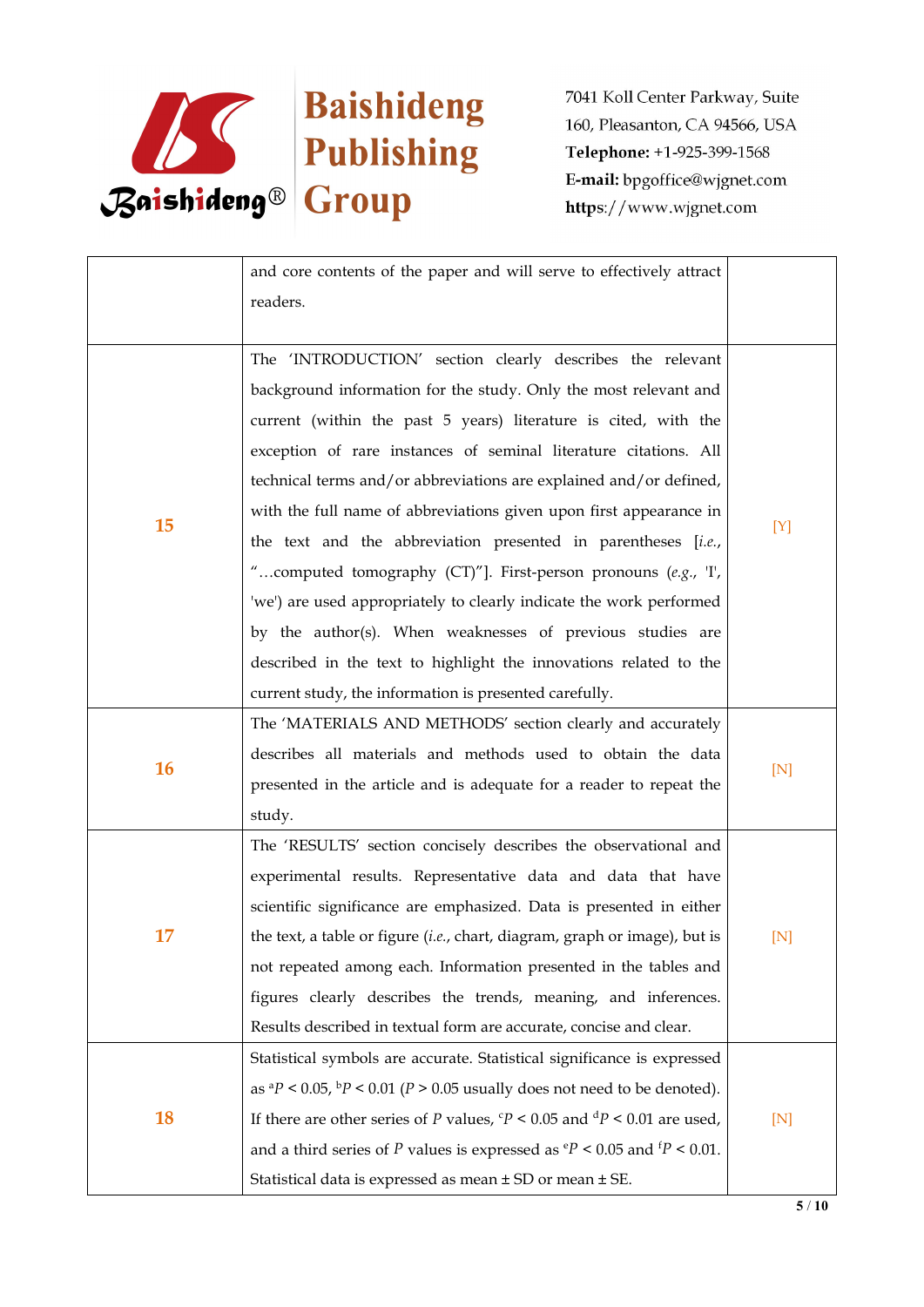

|    | The 'DISCUSSION' section (1) describes the main purpose and                       |     |  |
|----|-----------------------------------------------------------------------------------|-----|--|
|    | hypothesis of the study; (2) summarizes the most important results;               |     |  |
|    | (3) illustrates and explains the results (but does not simply repeat              |     |  |
| 19 | the data) and draws conclusions or inferences based on the results;               |     |  |
|    | (4) points out the limitations of the study and their impact on the               | [Y] |  |
|    | results, as well as proposes further advice on future research                    |     |  |
|    | $topic(s)$ or direction(s); and $(5)$ describes the theoretical significance      |     |  |
|    | and practical value of the findings.                                              |     |  |
|    | The 'ACKNOWLEDGEMENTS' section expresses gratitude to any                         |     |  |
| 20 | individuals or organizations for technical support (i.e., providing               |     |  |
|    | instrumentation, equipment or experimental materials, and/or                      |     |  |
|    | assistance in experimental work), non-technical services (i.e., useful            | [N] |  |
|    | inspiration, suggestions, guidance, or review), and/or any other                  |     |  |
|    | auxiliary work.                                                                   |     |  |
| 21 | The 'ARTICLE HIGHLIGHTS' section provides comments for                            | [N] |  |
|    | original articles in accordance with the specified format.                        |     |  |
|    | The 'REFERENCES' section lists the references in the Vancouver                    |     |  |
|    | style. This style uses Arabic numeral in-text citations based on the              |     |  |
|    | order of the first appearance of a source in the text. For citations              |     |  |
|    | where the author's name is indicated in the text, a superscript                   |     |  |
|    | number should be placed following the name (i.e, "Pang et al"). For               |     |  |
|    | citations where no author is indicated, a superscript number should               |     |  |
| 22 | be placed at the end of the sentence. Respective examples are: "Ma <sup>[1]</sup> | [Y] |  |
|    | reported ", "Pan et al <sup>[2-5]</sup> indicated "; "PCR has a high              |     |  |
|    | sensitivity <sup>[6,9]</sup> ." No superscript numbers are used when the          |     |  |
|    | reference number is described in the text; for example, "The                      |     |  |
|    | experimental method used has been described in reference [8]." The                |     |  |
|    | style of reference citations in tables is the same as that in the text            |     |  |
|    | (e.g., Pan et al <sup>[2-5]</sup> , please see reference [8]).                    |     |  |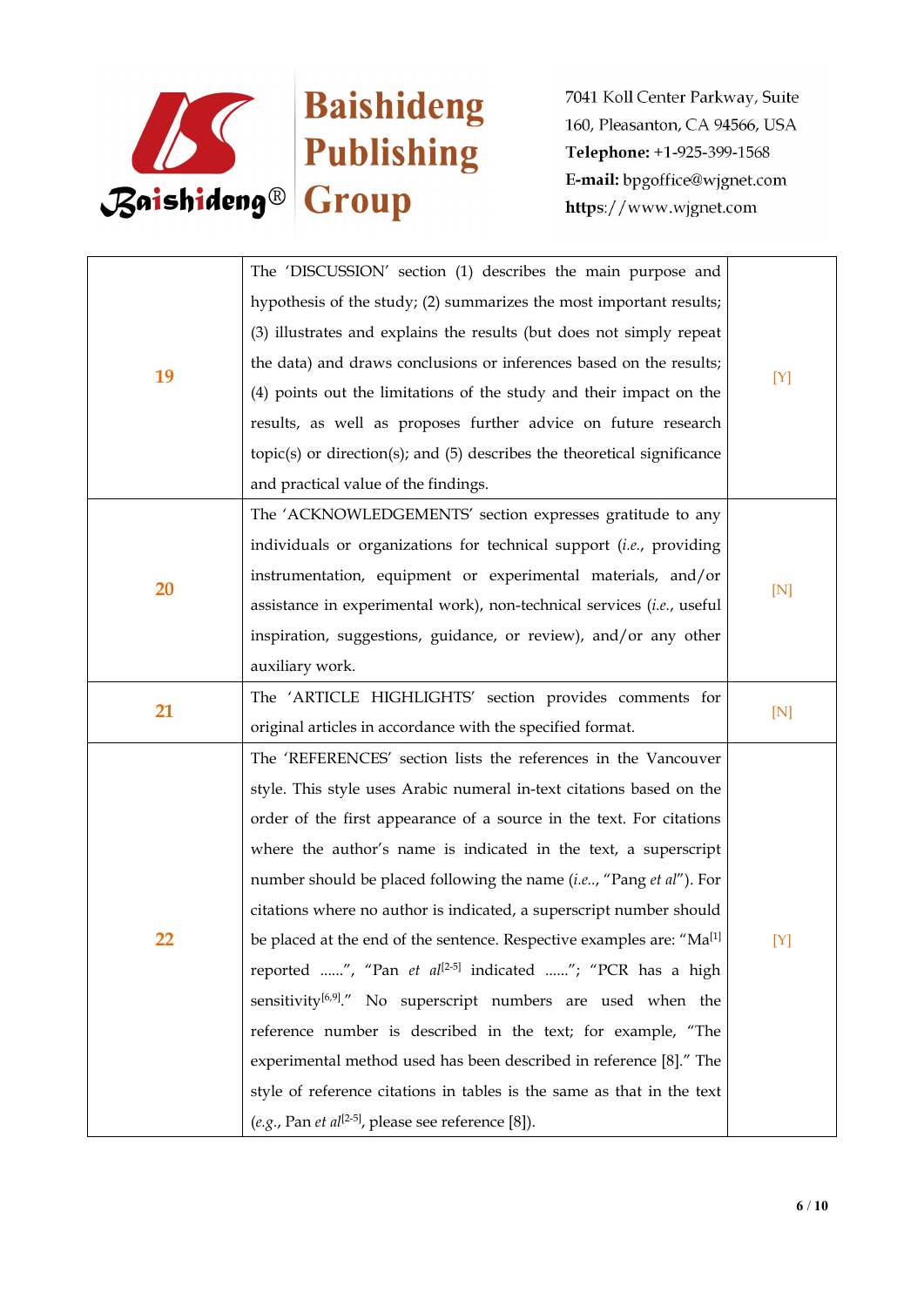

|    | Journal references have been verified to ensure that there are no                     |     |  |
|----|---------------------------------------------------------------------------------------|-----|--|
|    | duplicate references and that the PMID numbers are correct. For                       |     |  |
|    | references not yet included in PubMed: the name of Chinese                            |     |  |
|    | journals is spelled out using Chinese Pinyin, with the first letter of                |     |  |
| 23 | each word capitalized (e.g., Shijie Huaren Xiaohua Zazhi); the name of                | [Y] |  |
|    | journals in other languages are listed according to indexing                          |     |  |
|    | information retrieved from Google. Book references are presented                      |     |  |
|    | with all the information relevant to the electronic version.                          |     |  |
|    | The number of cited references is appropriate for the article type, as                |     |  |
|    | follows:                                                                              |     |  |
| 24 | Commentary: no less than 50;                                                          | [Y] |  |
|    | Review: no less than 100;                                                             |     |  |
|    | Article: no less than 30/26;                                                          |     |  |
|    | Case Report and Letter to the Editor: no less than 1.                                 |     |  |
| 25 | The ethics-related statements are provided in accordance with the                     | [N] |  |
|    | manuscript type (e.g., Manuscript No.-Institutional review board                      |     |  |
|    | statement, Manuscript No.-Animal care and use statement, etc.).                       |     |  |
|    | The names of the peer reviewers and the scientific editor are present                 | [Y] |  |
| 26 | at the end of the paper $(e.g., P\text{-}Reviewer: Hugot D S\text{-}Editor: Wang)$    |     |  |
|    | JL).                                                                                  |     |  |
|    | The order and numerical labeling of tables and figures is consistent                  |     |  |
|    | with their appearance and presentation in the text. Symbols in                        | [Y] |  |
|    | tables $(e.g., +, -, \times, \div, *)$ correctly correspond to the definitions in the |     |  |
| 27 | footnotes. Only one legend is provided for each multi-panel figure                    |     |  |
|    | consisting of color graphs, black and white graphs, or line graphs                    |     |  |
|    | that depicts data of the same theme. For example: Figure 1                            |     |  |
|    | Pathological changes in atrophic gastritis tissue before and after                    |     |  |
|    | treatment. A: ; B: ; C: ; D: ; E: ; F:                                                |     |  |
| 28 | Split pictures include flow charts, line graphs, histograms, and                      | [Y] |  |
|    | graphs including text. Unsplit pictures include meta-analysis                         |     |  |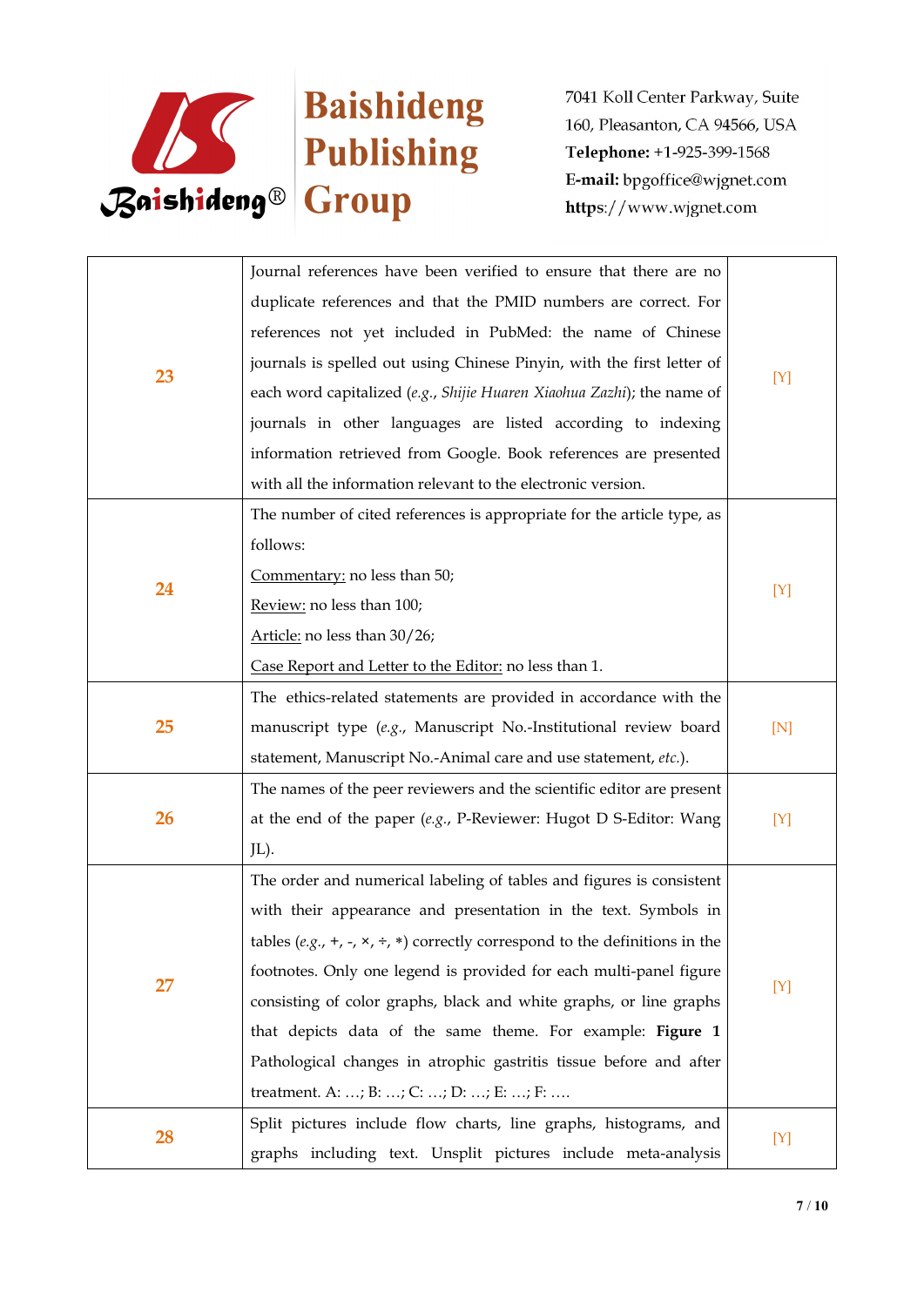

|    | diagrams, PCR amplification curves, and survival curves.               |       |
|----|------------------------------------------------------------------------|-------|
| 29 | The author(s) highlighted the changes made to the manuscript           |       |
|    | according to the peer-reviewers' comments.                             | $[Y]$ |
|    | The responses to the peer-reviewers' comments are consistent with      |       |
| 30 | the changes made to the manuscript.                                    | $[Y]$ |
|    | The revised manuscript is provided (file name: Manuscript              |       |
|    | No.-Review; e.g., 870- Review).                                        |       |
| 31 | The letter of peer-reviewers' comments is provided (file name:         |       |
|    | Manuscript No.-Peer-review(s); e.g., 870-Peer-review(s)).              | [Y]   |
|    | The response letter is provided (file name: Manuscript                 |       |
|    | No.-Answering reviewers; e.g., 870-Answering reviewers).               |       |
|    | The related ethics and relevant documents are provided, such as (1)    |       |
|    | Approved grant application form(s) or funding agency copy of any       |       |
|    | approval document(s) (file name: Manuscript No.-Grant application      |       |
|    | form(s)); (2) Biostatistics review certificate (file name: Manuscript  |       |
|    | No.-Biostatistics statement); (3) Conflict-of-interest statement (file |       |
|    | name: Manuscript No.-Conflict-of-interest statement); (4) Clinical     |       |
|    | trial registration statement (file name: Manuscript No.-Clinical trial |       |
| 32 | registration statement); (5) Institutional review board approval form  | [Y]   |
|    | or document (file name: Manuscript No.-Institutional review board      |       |
|    | statement); (6) Institutional animal care and use committee            |       |
|    | document<br>(file<br>approval<br>form<br>Manuscript<br>name:<br>or     |       |
|    | No.-Institutional animal care and use committee statement), and (7)    |       |
|    | Signed informed consent form(s) or document(s) (file name:             |       |
|    | Manuscript No.-Informed consent statement).                            |       |
|    | All authors signed the BPG Copyright license agreement form (file      |       |
| 33 | Manuscript No.-Copyright license<br>agreement; e.g.,<br>name:          | $[Y]$ |
|    | 870-Copyright license agreement).                                      |       |
| 34 | The language certificate provided by authors who are non-native        |       |
|    | speakers of English meets the BPG requirements (file name:             | $[Y]$ |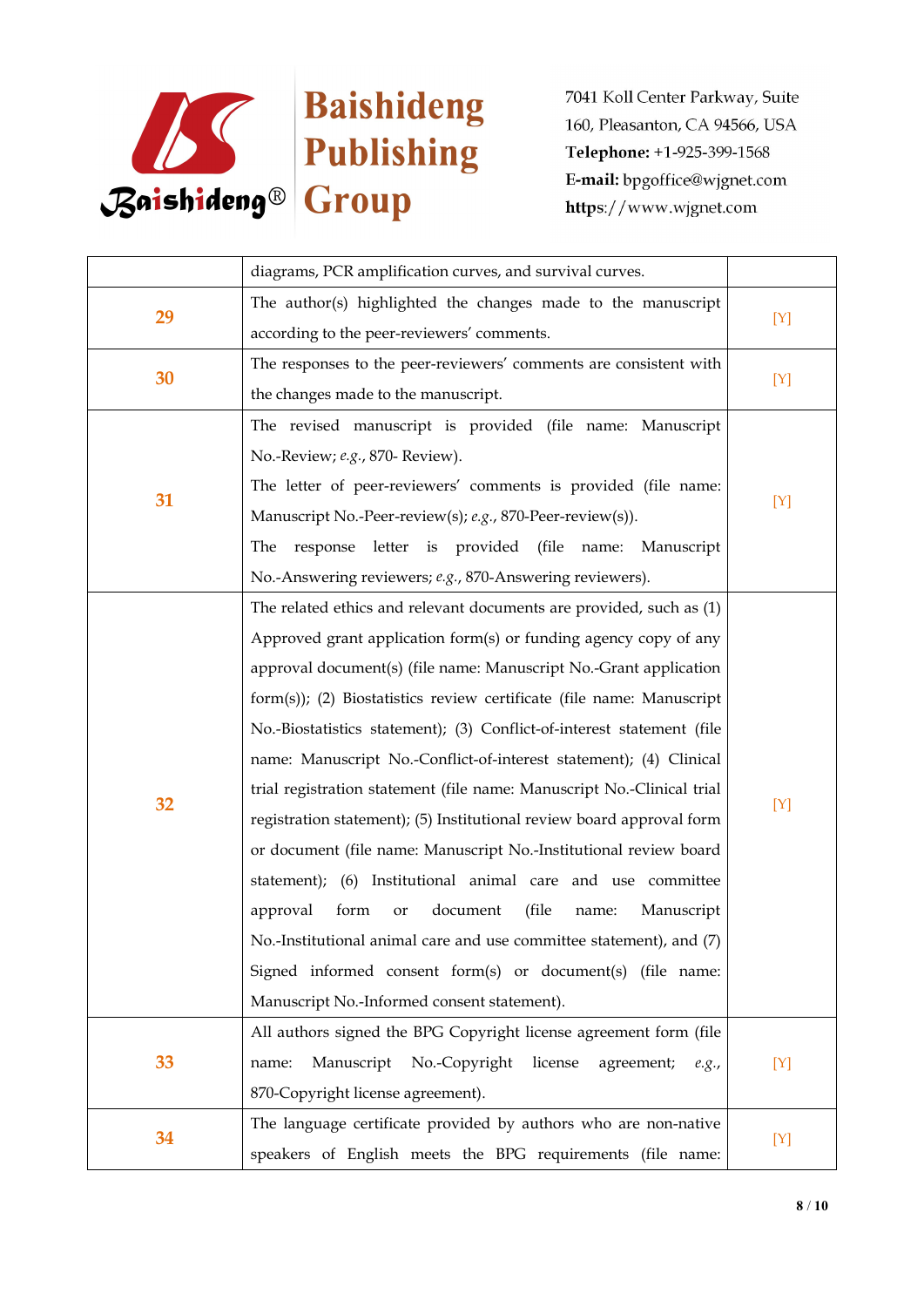

|                         | Manuscript No.-Language certificate; e.g., 870-Language certificate).                                         |     |
|-------------------------|---------------------------------------------------------------------------------------------------------------|-----|
|                         | The photos licensed in the Agreement for Use of Personal Photos                                               | [N] |
|                         | are consistent with those in the paper (file name: Manuscript                                                 |     |
| 35                      | No.-Agreement for use of personal photos; e.g., 870-Agreement for                                             |     |
|                         | use of personal photos).                                                                                      |     |
|                         | This document (Checklist of Responsibilities for Scientific Editors)                                          | [Y] |
| 36                      | has been saved under the file name: manuscript No.-Scientific                                                 |     |
|                         | editor work list (e.g., 870-Scientific editor work list).                                                     |     |
|                         | A CrossCheck investigation (an effective tool for detecting unoriginal                                        |     |
|                         | content, enabling our editors to preserve the journal's integrity and                                         |     |
|                         | the authors' copyright) has been performed for the manuscript via                                             |     |
|                         | the website: http://www.ithenticate.com/. The results document                                                |     |
|                         | contains the following information for the manuscript: "Name of                                               |     |
| 37                      | journal", "Manuscript No.", "Columns", "Title" and "Author list".                                             | [Y] |
|                         | The Figure of the CrossCheck results is saved in JPEG format (.jpg) at                                        |     |
|                         | 1440 $\times$ 680 pixel resolution. The PDF of the CrossCheck results has                                     |     |
|                         | been saved under the file name: manuscript No.- CrossCheck report                                             |     |
|                         | (e.g., 870-CrossCheck report). The Google searches have also been                                             |     |
|                         | performed to further ensure publication of original content.                                                  |     |
|                         | The text of the manuscript is typed in Book Antiqua font, 12 pt, with                                         |     |
| 38                      | 1.5 line spacing.                                                                                             | [Y] |
|                         | The primary responsibilities of our scientific editors include carefully checking the                         |     |
|                         | entire manuscript and all accompanying materials for: (1) errors in spelling,                                 |     |
| <b>Responsibilities</b> | grammar, punctuation and wording; (2) suitability of tables, figures, figure data and                         |     |
| of scientific           | legends; (3) accurate and appropriate presentation of symbols (e.g. +, -, $\times$ , $\div$ , $\%$ , $*$ ) in |     |
| editors                 | tables and figures; and (4) complete and comprehensive revision of the manuscript                             |     |
|                         |                                                                                                               |     |
|                         | according to the reviewers' comments.                                                                         |     |